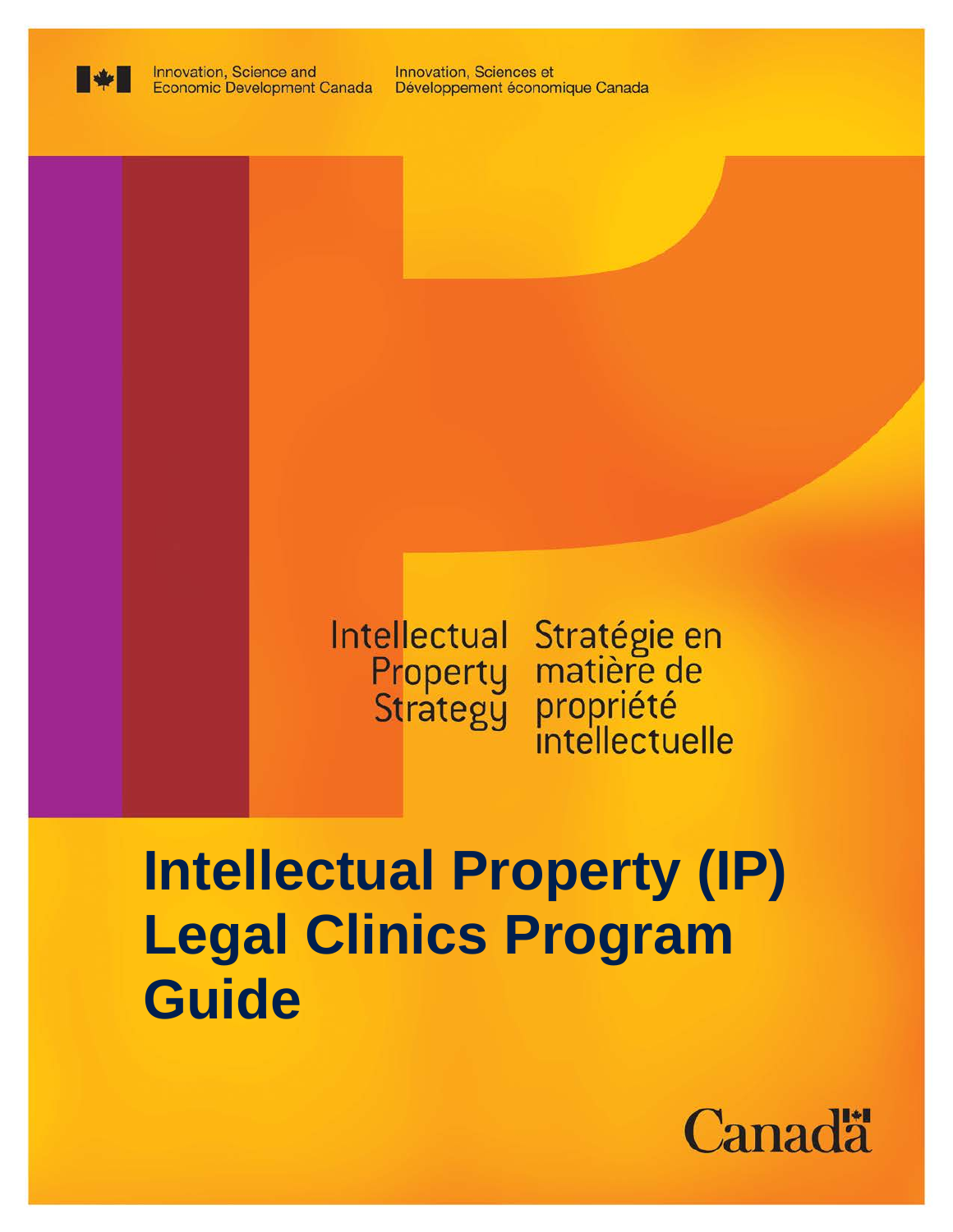#### Intellectual Property Strategy

To obtain a copy of this publication, or to receive it in an alternate format (Braille, large print, etc.), please fill out the Publication Request Form at [www.ic.gc.ca/Publication-Request](http://www.ic.gc.ca/eic/site/iccat.nsf/frm-eng/EABV-9E9HE7) or contact:

Web Services Centre Innovation, Science and Economic Development Canada C.D. Howe Building 235 Queen Street Ottawa, ON K1A 0H5 Canada

Telephone (toll-free in Canada): 1-800-328-6189 Telephone (international): 613-954-5031 TTY (for hearing impaired): 1-866-694-8389 Business hours: 8:30 a.m. to 5:00 p.m. (Eastern Time) Email: [ic.ipstrategy-strategieenmatieredepi.ic@canada.ca](mailto:ic.ipstrategy-strategieenmatieredepi.ic@canada.ca)

#### **Permission to Reproduce**

Except as otherwise specifically noted, the information in this publication may be reproduced, in part or in whole and by any means, without charge or further permission from the Department of Industry, provided that due diligence is exercised in ensuring the accuracy of the information reproduced; that the Department of Industry is identified as the source institution; and that the reproduction is not represented as an official version of the information reproduced or as having been made in affiliation with, or with the endorsement of, the Department of Industry.

For permission to reproduce the information in this publication for commercial purposes, please fill out the Application for Crown Copyright Clearance a[t www.ic.gc.ca/copyright-request](http://www.ic.gc.ca/eic/site/icgc.nsf/frm-eng/EABV-9DDLWL) or contact the Web Services Centre mentioned above.

© Her Majesty the Queen in Right of Canada, as represented by the Minister of Industry, (2019).

Cat. No. Iu173-8/2019E-PDF ISBN 978-0-660-30910-1

Aussi offert en français sous le titre *Guide pour le programme de cliniques juridiques sur la propriété intellectuelle (PI)*.



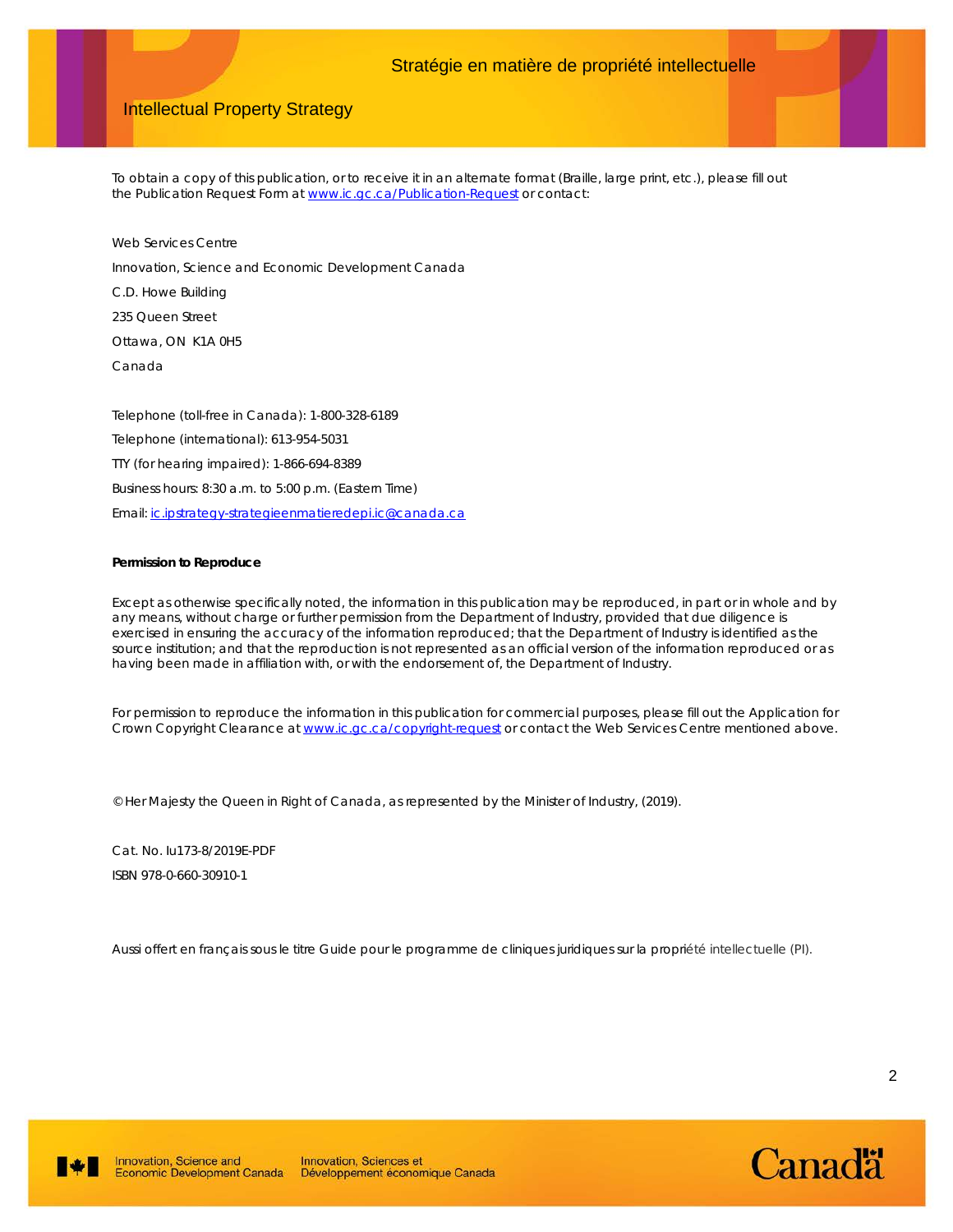# **THE IP LEGAL CLINICS PROGRAM AND THE IP STRATEGY**

## **THE IP LEGAL CLINICS PROGRAM**

The government of Canada is providing a grant to encourage the development of IP legal clinics within Canadian law schools as part of its comprehensive [IP Strategy](https://www.ic.gc.ca/eic/site/108.nsf/eng/home). The grant will help make pro bono or low cost IP legal services more accessible to Canadian businesses, creators, entrepreneurs and innovators. Clinics may be solely dedicated to IP or feature an IP component. Funding may be used to help establish a new clinic or to enhance the services available in an existing clinic.

Applicants are encouraged to consider proposals supporting networking and community building in university IP clinics, the sharing of experiences and best practices and the development of tools that can be shared across and adapted by institutions to meet the needs of their clinics.

#### **RELATIONSHIP BETWEEN THE IP LEGAL CLINICS PROGRAM AND THE IP STRATEGY**

The **[IP Strategy](https://www.ic.gc.ca/eic/site/108.nsf/eng/home)** is aimed at helping Canadian businesses, creators, entrepreneurs and innovators better understand, protect and commercialize their IP. IP legal clinics help further this objective by providing Canadians with more affordable access to IP education and advice.

# **ELIGIBILITY**

#### **WHO IS ELIGIBLE FOR THE IP LEGAL CLINICS PROGRAM**

Eligible recipients are law school clinics (established or developing) that are part of a provincially accredited Canadian law school. These can include those associated with registered trademark and/or patent agents or lawyers practicing IP.

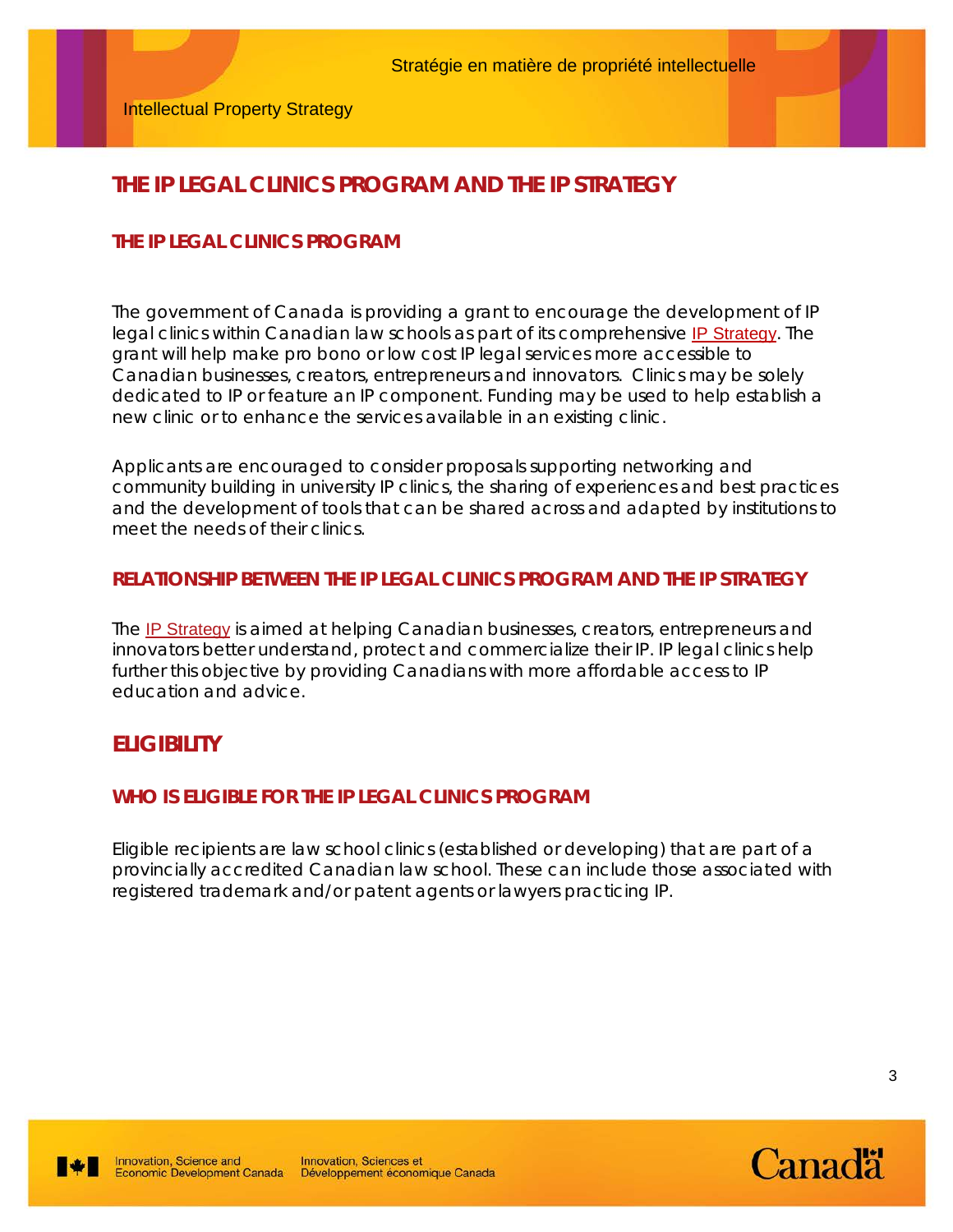# **FUNDING**

## **AVAILABLE FUNDING**

There is a total of \$200,000 in funding available per fiscal year.

Funding can only be used to support expenses incurred in the fiscal year for which funding has been provided.

Applications may be filed on an individual basis (i.e.by a single institution) or jointly (i.e. by multiple institutions working collaboratively on a project). While clinics are eligible to receive up to a maximum amount of \$100, 000 each in any fiscal year, in the case of a jointly filed application the total grant may not exceed \$100, 000.

# **ELIGIBILE ACTIVITIES AND EXPENDITURES**

#### **ELIGIBLE ACTIVITIES**

Eligible activities are those relating to the delivery of pro bono or low cost IP services. They may include: activities supportive of the goals of the IP Strategy, outreach to serve traditionally underrepresented IP rights holders, training, the development of best practices manuals and events such as symposia between legal clinics and experts to provide networking opportunities and increase clinic capacity.

#### **ELIGIBLE EXPENDITURES**

Eligible expenditures are those required to carry out the eligible activities under the IP Legal Clinics Program. They must be necessary to achieve the objectives for which program funding was granted. They may include items such as: database subscriptions; travel; and staffing (e.g. research assistant costs).

Eligible expenditures must be incurred within Canada in the fiscal year for which funding has been provided.



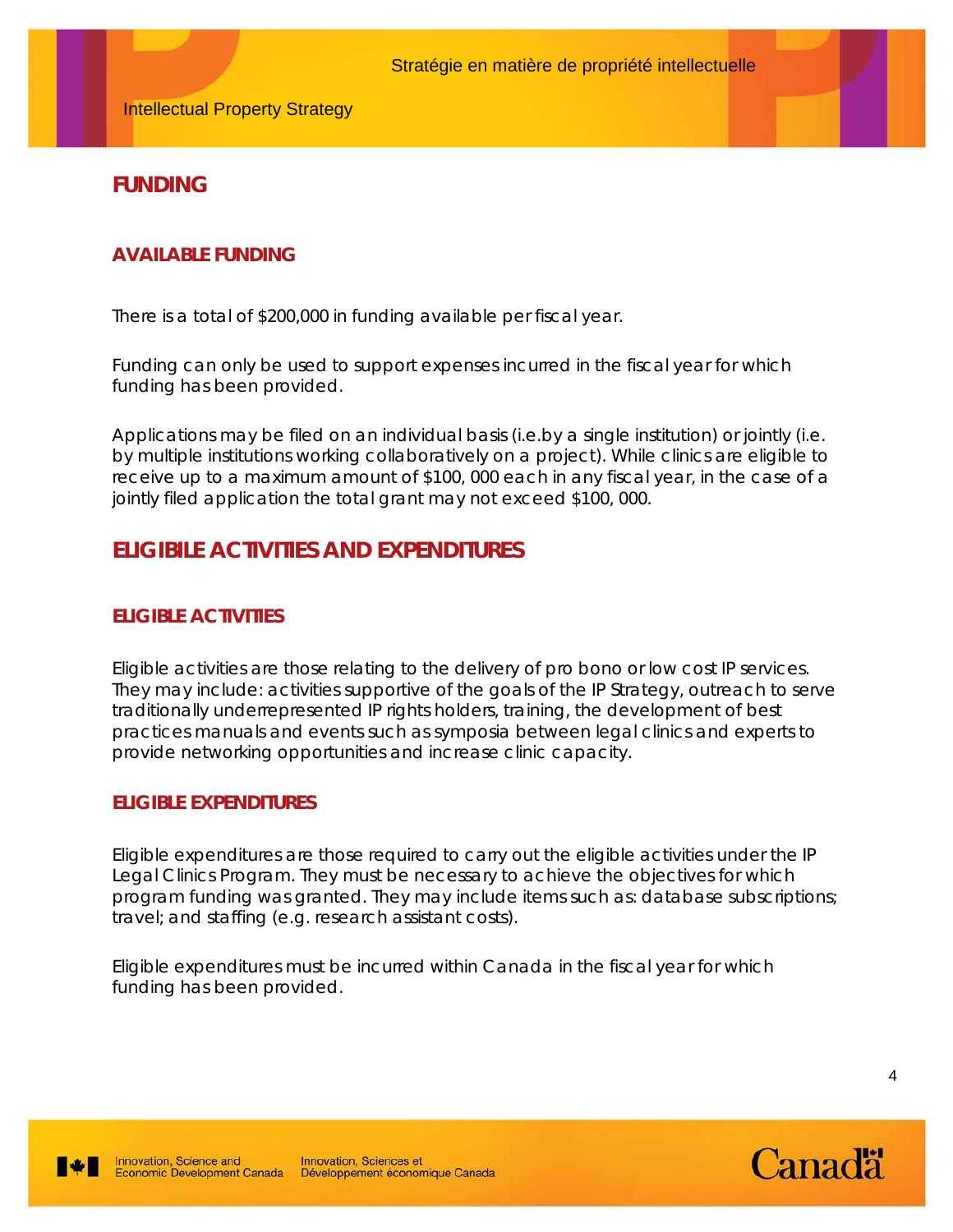#### **INELIGIBLE EXPENDITURES**

Ineligible expenditures include items such as: land and building acquisitions or leasing; renovation, construction or real estate costs; financing charges; legal fees; interest payments on loans; goods and services received through donations or in kind; property taxes; and lobbyist fees.

# **THE APPLICATION PROCESS**

#### **HOW TO APPLY**

Applicants are required to submit an IP Legal Clinics Program Application Form. The form may be requested at the following address: [ic.ipstrategy](mailto:ic.ipstrategy-strategieenmatieredepi.ic@canada.ca)[strategieenmatieredepi.ic@canada.ca.](mailto:ic.ipstrategy-strategieenmatieredepi.ic@canada.ca)

The application must include:

- information on the applicant, including details on the clinic and its eligibility;
- a detailed description of the project, including, as appropriate, a work plan;
- a breakdown of project costs; and
- the amount of funding being requested.

If the legal clinic is associated with a lawyer, registered trademark agent or registered patent agent, an attestation by the lawyer or agent is required detailing the nature of their relationship with the clinic and demonstrating proof of good standing.

#### **DEADLINE TO APPLY**

A submission deadline will be set at the beginning of each funding period. If funding remains available after the deadline has passed, a second opportunity for applications may be provided prior to the end of the fiscal year.



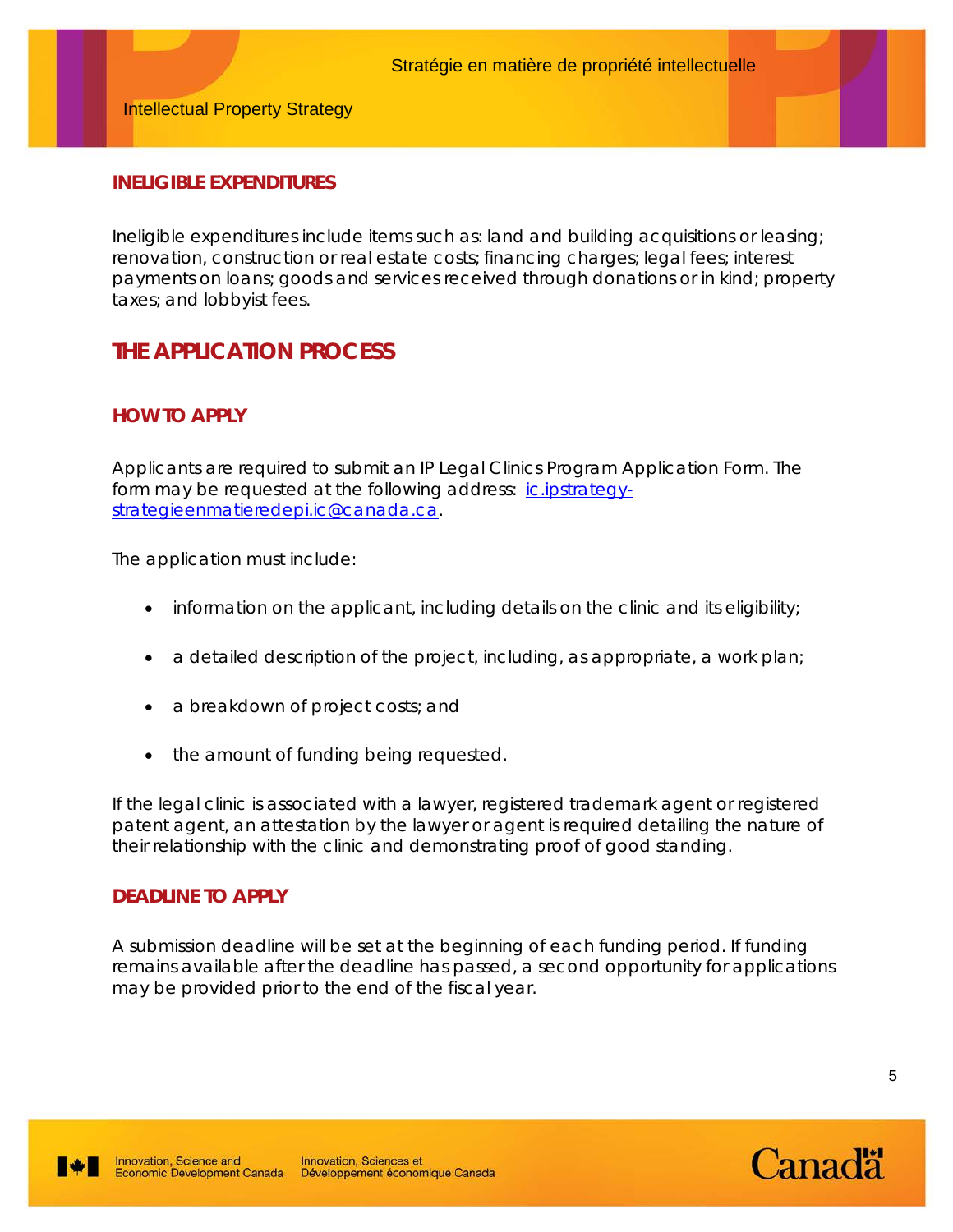#### **ADDITIONAL INFORMATION**

Submitted applications will be reviewed by a selection committee. If any additional information is required in order to complete the assessment of an application, the program will contact applicants directly.

# **SELECTION CRITERIA**

The Selection Committee will assess applications using a qualitative and quantitative methodology to evaluate merit, feasibility and benefits for businesses, creators, entrepreneurs and innovators.

The assessment will take into account the following factors: the extent to which the proposed project will support the IP Strategy; the applicant's management, technological and financial capabilities to carry out the project; and the applicant's post-project commitment (i.e. how the project will contribute to the sustainability of the applicant's clinic and/or clinics in other universities in the future).

Grants will be awarded on the basis of the nature of the proposed activity and will be proportionate to that activity.

# **NOTIFICATION**

All successful and unsuccessful applicants will be contacted in writing once the selection process has been completed. Successful applicants will then receive a grant agreement for review and signature prior to the transfer of funds.

# **PAYMENT**

#### **HOW PAYMENT WILL BE MADE**

All payments under the IP Legal Clinics Program will be made in the form of a grant. If equal to or under \$50,000, payments will be made in the form of a single grant. If over 50,000, payments will be made in two installments.



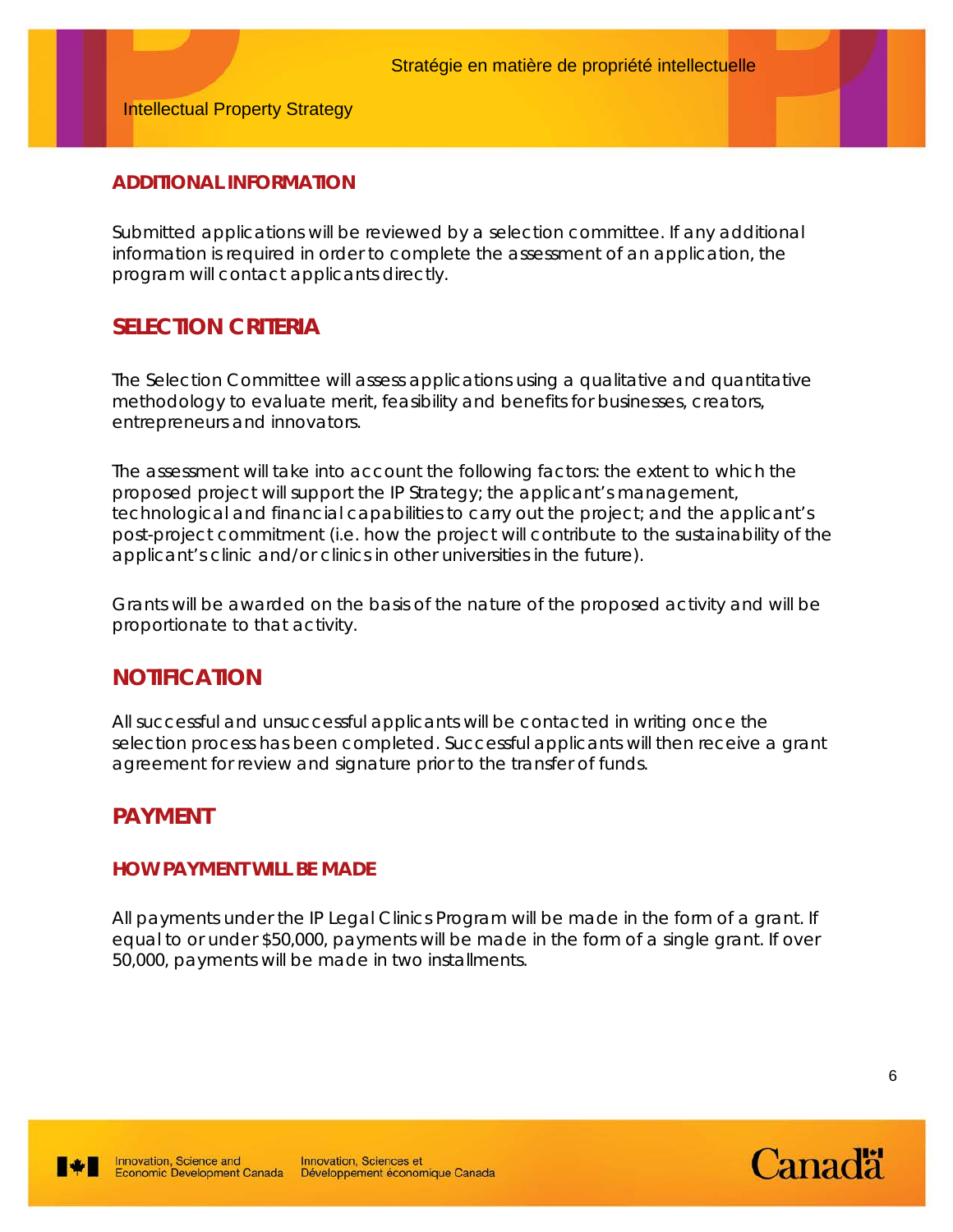Intellectual Property Strategy

#### **HOW LONG IT TAKES TO RECEIVE PAYMENT**

Once a grant agreement has been signed and a grant recipient has provided all of the necessary financial information to effect the transfer of funds, payment will be issued in accordance with the payment schedule set out in the grant agreement.

# **REPORTING REQUIREMENTS**

Upon completion of the project for which funding has been awarded, grant recipients are required to submit a final report which includes proof of concept and benefits achieved.

# **COMPLIANCE**

Applicants will be required to confirm compliance (if applicable) with the following legislation:

- *[Official Languages Act](https://laws-lois.justice.gc.ca/eng/acts/O-3.01/index.html)*
- *[Canadian Environmental Assessment Act](https://laws-lois.justice.gc.ca/eng/acts/c-15.21/index.html)*
- *[Lobbying Act](https://laws.justice.gc.ca/eng/acts/L-12.4/)*
- M-30 *[Act respecting the Ministère du Conseil exécutif](http://legisquebec.gouv.qc.ca/en/ShowDoc/cs/M-30)*

# **OTHER SOURCES OF GOVERNMENT FUNDING**

Any funding under the IP Legal Clinics Program must respect the Canadian government's policy on total Canadian government funding and stacking limits. Grant recipients under the IP Legal Clinics Program will therefore be required to disclose any additional government financial assistance (federal, provincial, territorial or municipal) they have requested or received towards their project. Total assistance cannot exceed 100% of total project costs.